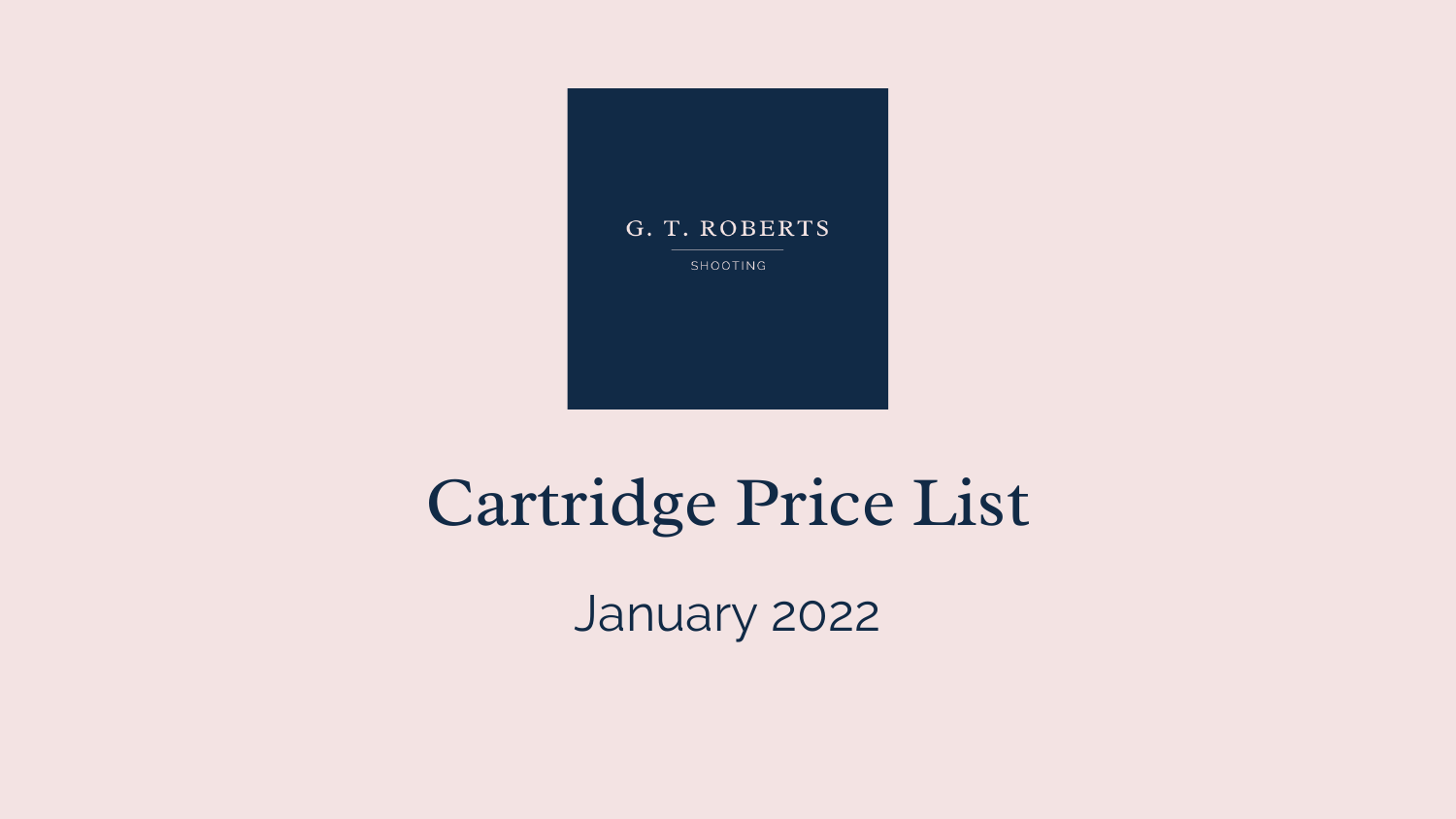# **Notes**

Delivery:

Delivery charges apply (2-3 days)

- 25,000 and over free
- $\bullet$  10,500 to 24,500 £45
- 5,500 to 10,000 £40
- 5,000 or less £65

Delivery overnight will add £15, overnight and timed will add £40.

Ordering:

Please get in touch with Georgina or Steve to order. Georgina - call 07379288001 or email georgina@gtroberts.co.uk Steve - call 07834221881 or email steve@stevescottshooting.com Please be able to provide proof of shotgun certificate. No orders will be sent until full payment is received.

G. T. ROBERTS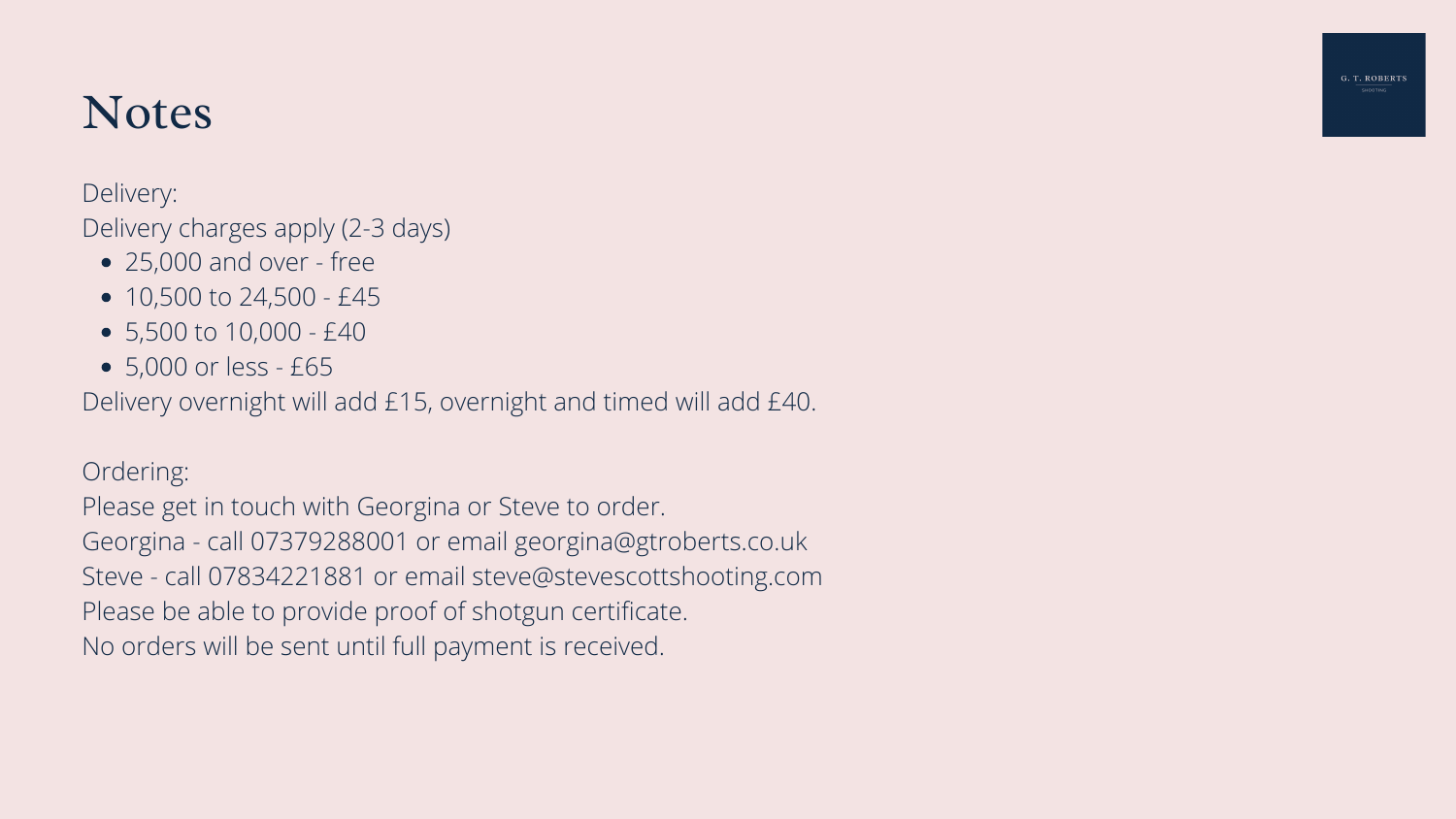| <b>Cartridge</b> | Load | <b>Shot size</b> | Wad     | <b>Case mm</b> | <b>Head</b><br>mm | Price/thousand |
|------------------|------|------------------|---------|----------------|-------------------|----------------|
| Romagnola        | 21   | 71/2             | Fibre   | 67             | 10                | £226           |
| Romagnola        | 21   | 71/2             | Plastic | 70             | 10                | £213           |
| Romagnola        | 24   | 71/2             | Fibre   | 67             | 10                | £238           |
| Romagnola        | 24   | 71/2             | Plastic | 70             | 10                | £220           |
| Romagnola        | 28   | 71/2             | Fibre   | 67             | 10                | £253           |
| Romagnola        | 28   | 71/2             | Plastic | 70             | 10                | £235           |
|                  | 24   | 71/2, 8, 91/2    | Plastic | 70             | 12                | £229           |
|                  | 24   | 71/2             | Fibre   | 70             | 12                | £245           |
| RC <sub>2</sub>  | 28   | 71/2, 8, 91/2    | Plastic | 70             | 12                | £241           |
|                  | 28   | 71/2,8           | Fibre   | 70             | 12                | £254           |
| <b>RC2 Skeet</b> | 24   | 91/2             | Plastic | 70             | 12                | £272           |
| RC4 Excellence   | 24   | 71/2, 8, 91/2    | Plastic | 70             | 20                | £308           |
| RC4 Excellence   | 28   | 71/2, 8, 91/2    | Plastic | 70             | 20                | £330           |
| RC4 Hyperfast    | 24   | 71/2             | Plastic | 70             | 20                | £315           |
| RC4 Hyperfast    | 28   | 71/2             | Plastic | 70             | 20                | £346           |
| RC4 Hyperfast    | 28   | 71/2             | Fibre   | 70             | 20                | £349           |
|                  |      |                  |         |                |                   |                |
| RC7 The One      | 24   | 71/4, 71/2       | Plastic | 70             | 20                | £311           |
| RC7 The One      | 28   | 71/4, 71/2       | Plastic | 70             | 20                | £333           |
| RC7 The One      | 28   | 71/4             | Fibre   | 70             | 20                | £350           |
|                  |      |                  |         |                |                   |                |

G. T. ROBERTS  $\frac{1}{\text{SHOOTING}}$ 

# 12G Clay Loads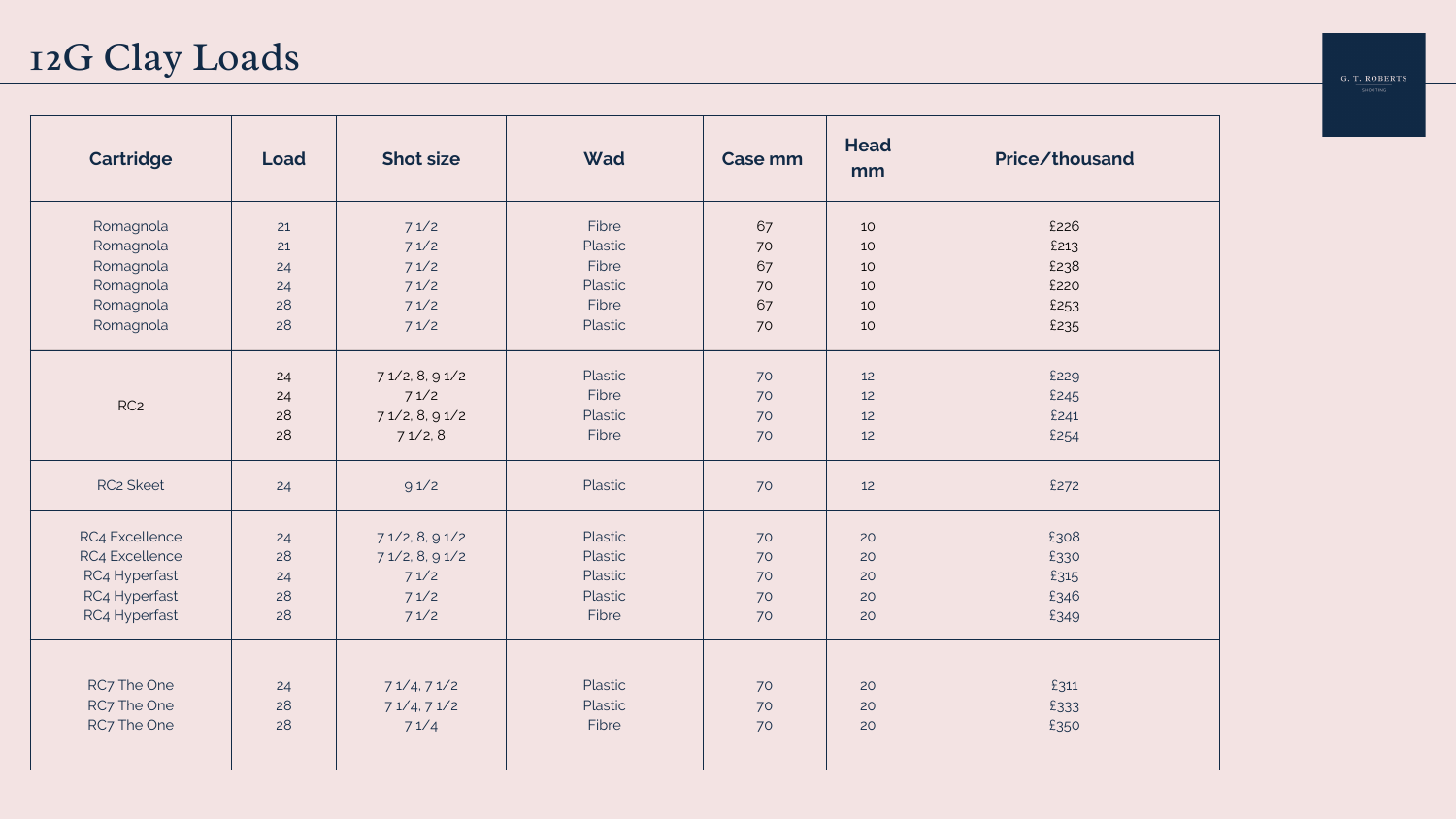| <b>Cartridge</b>                           | Load | <b>Shot size</b> | Wad            | Case mm | <b>Head</b><br>mm |
|--------------------------------------------|------|------------------|----------------|---------|-------------------|
|                                            |      |                  |                |         |                   |
| RC <sub>20</sub> T <sub>3</sub> Low Recoil | 21   | 71/2             | Fibre          | 70      | 16                |
| RC20 T3 Low Recoil                         | 24   | 71/2             | Fibre          | 70      | 16                |
| <b>RC20 T3</b>                             | 24   | 71/2, 8, 91/2    | Plastic        | 70      | 16                |
| RC20 T3 Low Noise                          | 24   | 71/2             | Plastic        | 70      | 16                |
| <b>RC20 T3</b>                             | 28   | 71/2, 8, 91/2    | <b>Plastic</b> | 70      | 16                |
|                                            |      |                  |                |         |                   |

# 20G Clay Loads

| <b>Cartridge</b> | <b>Load</b> | <b>Shot size</b>         | Wad     | <b>Case mm</b> | <b>Head</b><br>mm | <b>Price/thousand</b> |
|------------------|-------------|--------------------------|---------|----------------|-------------------|-----------------------|
| RC Steel 12G T1  | 24          | $\overline{\phantom{0}}$ | Plastic | 70             | 10                | £251                  |
| RC Steel 12G T1  | 28          | $\overline{\phantom{0}}$ | Plastic | 70             | 10                | £266                  |
| RC Steel 20G     | 24          | $\overline{\phantom{0}}$ | Plastic | 70             | 16                | £304                  |

| G. T. ROBERTS |  |
|---------------|--|
| SHOOTING      |  |

# Steel Clay Loads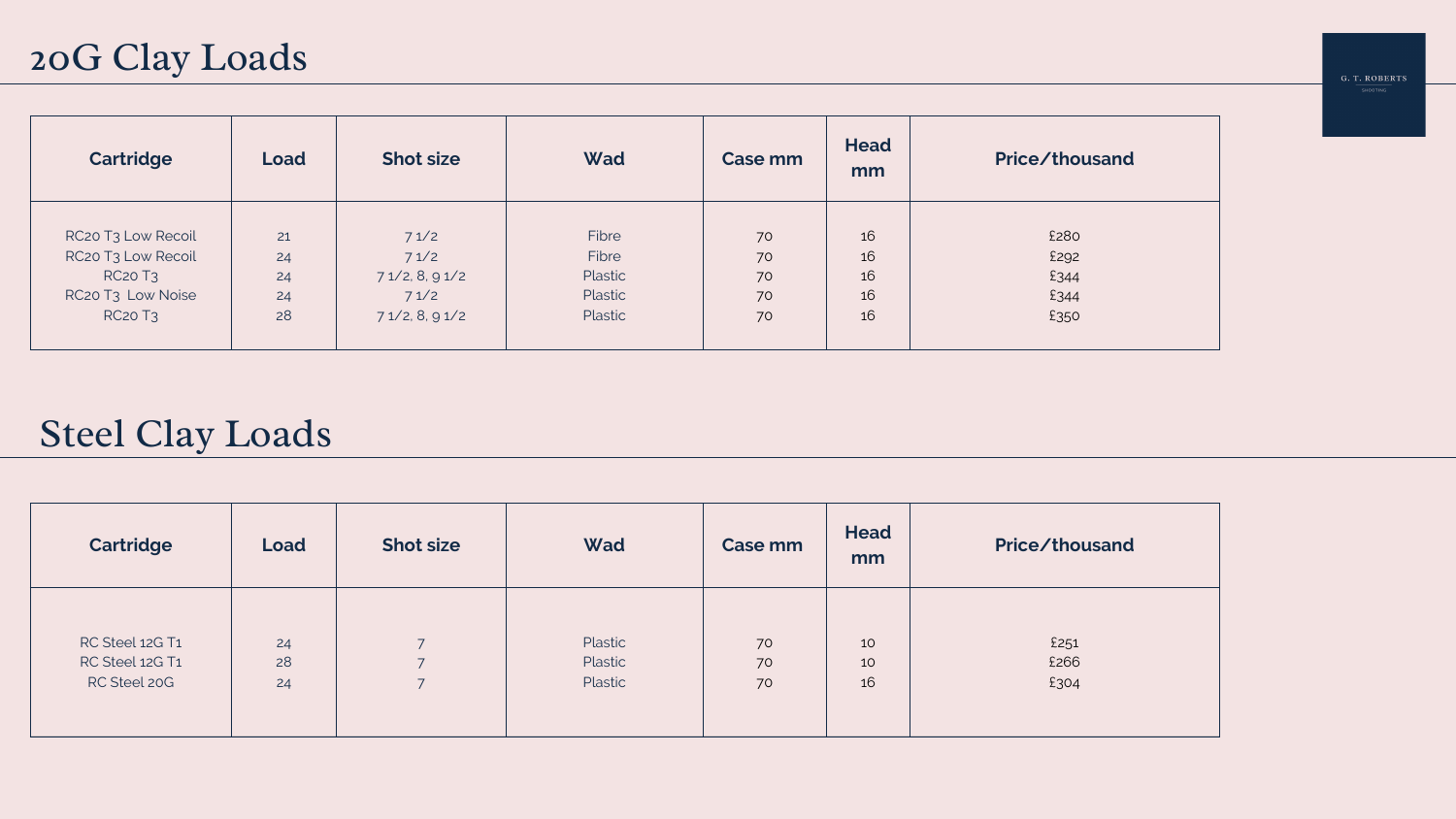| <b>Cartridge</b>                                     | <b>Load</b> | <b>Shot size</b> | Wad            | <b>Case mm</b> | <b>Head</b><br>mm | Price/tho    |
|------------------------------------------------------|-------------|------------------|----------------|----------------|-------------------|--------------|
| Romagnola                                            | 31          | $6\phantom{a}$   | Fibre          | 70             | 10                | £280         |
| Titano                                               | 31          | $6\overline{6}$  | <b>Plastic</b> | 70             | 10                | £276         |
| RC <sub>2</sub>                                      | 28          | $6\,$            | Plastic        | 70             | 12                | £241         |
| RC <sub>2</sub>                                      | 28          | $6\,$            | Fibre          | 70             | 12                | £261         |
| RC2 White Paper                                      | 34          | 5                | Fibre          | 70             | 12                | £468         |
| <b>Professional Game</b><br><b>Professional Game</b> | 28<br>30    | 5, 6, 7          | Fibre<br>Fibre | 65<br>65       | 12<br>12          | £346<br>£370 |
| Sipe                                                 | 32          | 4, 5, 6          | Plastic        | 70             | 12                | £390         |
| <b>Sipe Prestige</b>                                 | 28          | $\sqrt{6}$       | Fibre          | 67             | 12                | £370         |
| <b>Sipe Prestige</b>                                 | 30          | 5, 6             | Fibre          | 67             | 12                | £379         |
| <b>Sipe Prestige</b>                                 | 32          | 4, 5, 6          | Fibre          | 67             | 12                | £394         |
| Sipe Extreme                                         | 32          | 4, 5             | Fibre          | 70             | 16                | £426         |
| RC4 Piccone                                          | 34          | 4, 5             | Fibre          | 70             | 20                | £449         |
| HPF                                                  | 28          | $6\overline{6}$  | Fibre          | 70             | 16                | £373         |
| <b>HPF</b>                                           | 30          | 5, 6             | Fibre          | 70             | 16                | £381         |
| <b>HPF</b>                                           | 32          | 4, 5, 6          | Fibre          | 70             | 16                | £391         |
| <b>HPF</b>                                           | 35          | 4, 5             | Fibre          | 70             | 16                | £482         |
| HPF                                                  | 36          | 4, 5             | Fibre          | 70             | 16                | £493         |

| <b>Price/thousand</b> |  |
|-----------------------|--|
| £280                  |  |
| £276                  |  |
| £241                  |  |
| £261                  |  |
| £468                  |  |
| £346                  |  |
| £370                  |  |
| £390                  |  |
| £370                  |  |
| £379                  |  |
| £394                  |  |
|                       |  |
| £426                  |  |
| £449                  |  |
| £373                  |  |

£391 £482 £493

G. T. ROBERTS 

#### 12G Game Loads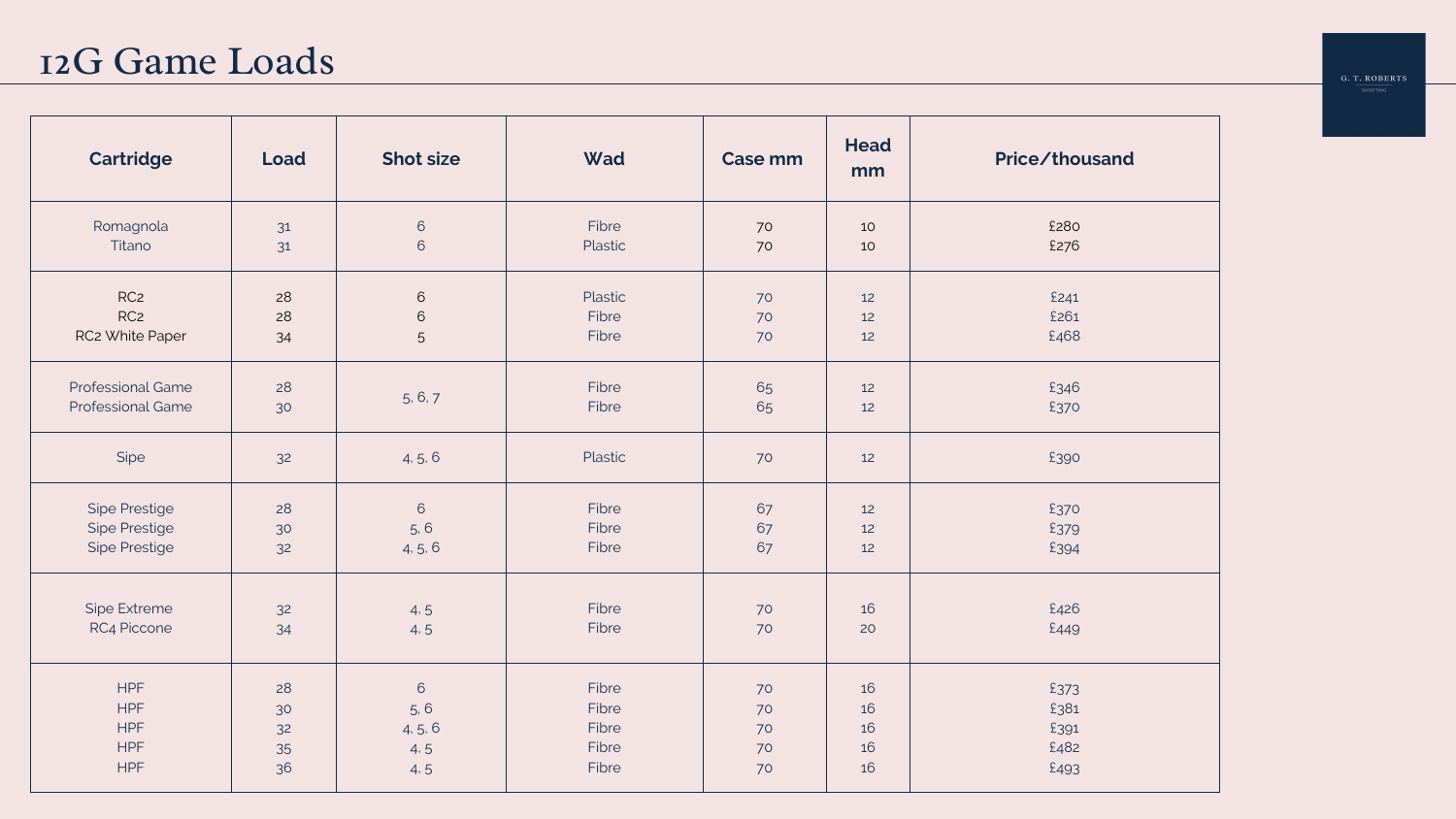| <b>Cartridge</b>       | Load     | <b>Shot size</b>   | Wad                | <b>Case mm</b> | <b>Head</b><br>mm | Price/thousand |
|------------------------|----------|--------------------|--------------------|----------------|-------------------|----------------|
| JK6 (250)<br>JK6 (250) | 35<br>36 | 5<br>0, 2, 3, 4, 5 | Plastic<br>Plastic | 70<br>70       | 16<br>25          | £499<br>£595   |
| RC4 Piccone            | 36       | 4, 5, 6            | Plastic            | 70             | 20                | £463           |
| RC40                   | 40       | 0, 2, 3, 4, 5      | Plastic            | 70             | 20                | £542           |
| <b>RC50</b>            | 50       | 0, 2, 3, 4, 5      | Plastic            | 70             | 25                | £647           |

G. T. ROBERTS  $rac{1}{\sqrt{2}}$ 

# 12G Heavy Game Loads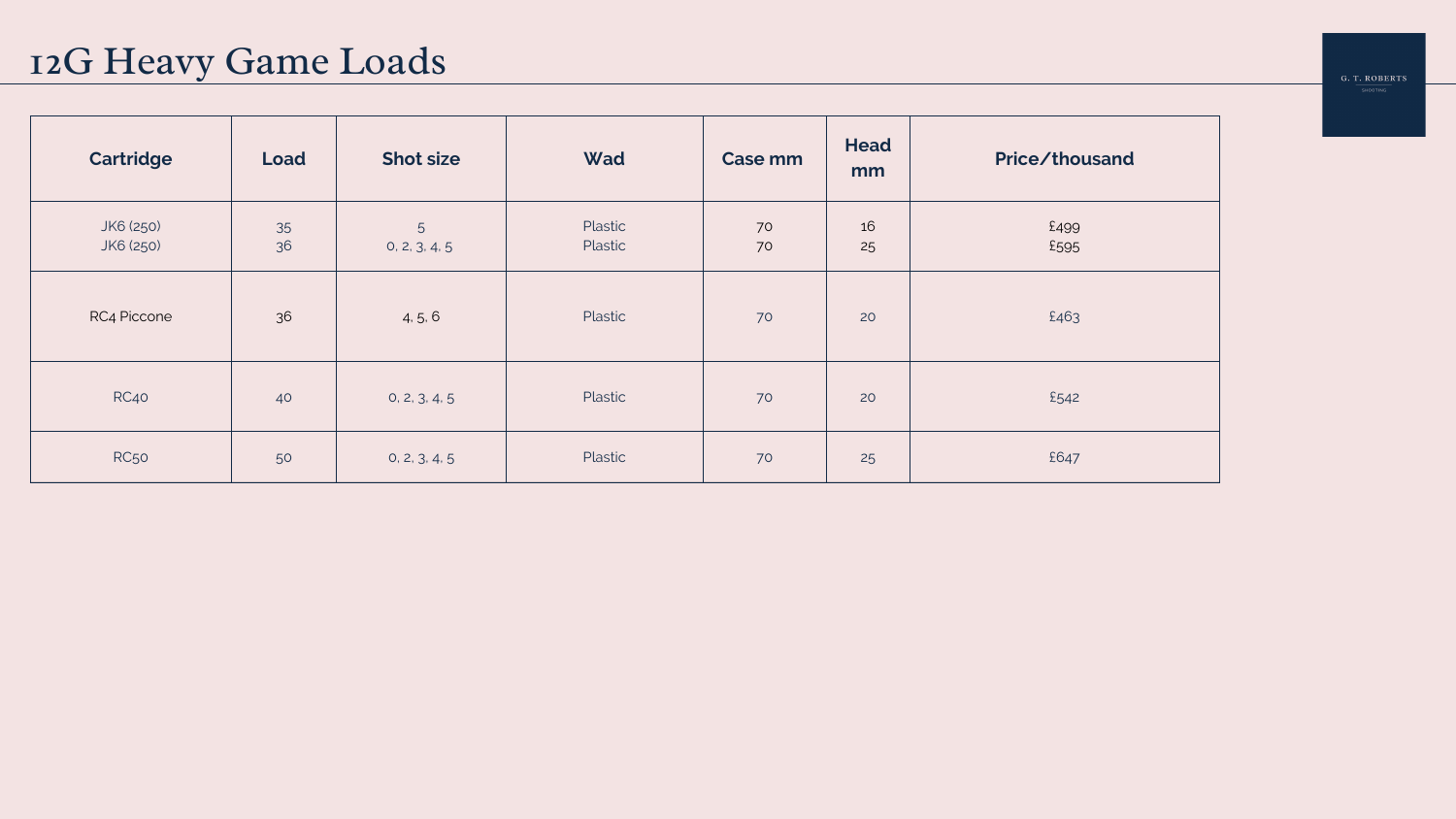| <b>Cartridge</b>            | Load | <b>Shot size</b> | Wad     | Case mm | <b>Head</b><br>mm | Price/thousand |
|-----------------------------|------|------------------|---------|---------|-------------------|----------------|
| <b>RC Steel Atomic Line</b> | 32   | 3, 4, 5          | Plastic | 70      | 16                | £338           |
| <b>RC Steel Atomic Line</b> | 34   | 1, 3, 5          | Plastic | 70      | 16                | £393           |
| RC Steel Magnum Atomic Line | 36   | 1, 3             | Plastic | 70      | 25                | £523           |

G. T. ROBERTS

#### 12G Steel Game Loads

| <b>Cartridge</b>                      | <b>Load</b> | <b>Shot size</b> | Wad     | <b>Case mm</b> | <b>Head</b><br>mm | <b>Price/thousand</b> |
|---------------------------------------|-------------|------------------|---------|----------------|-------------------|-----------------------|
| RC <sub>20</sub> Steel T <sub>3</sub> | 24          | 3.5              | Plastic | 70             | 16                | £304                  |

#### 20G Steel Game Loads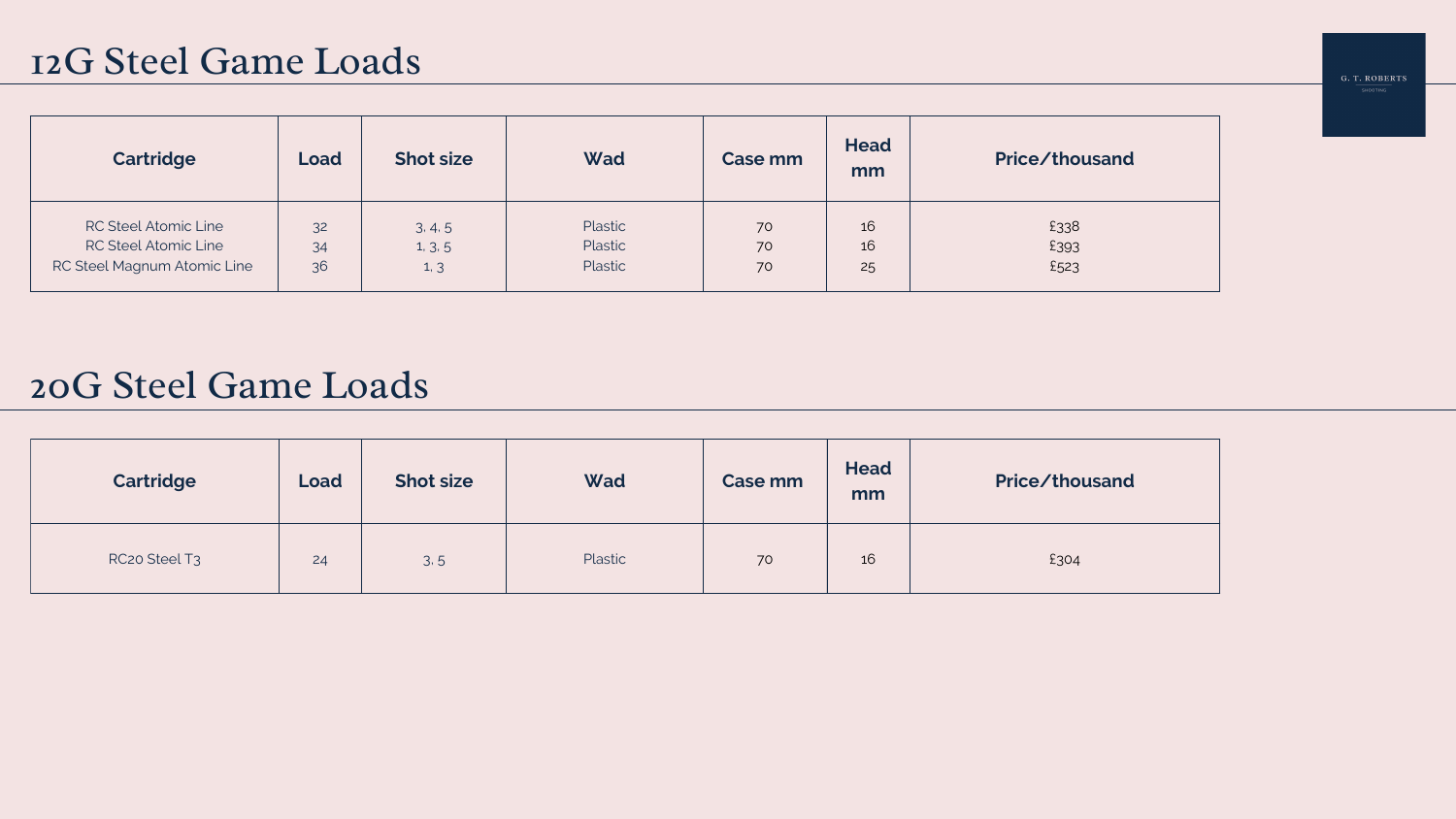| <b>Cartridge</b>    | Load | <b>Shot size</b> | Wad          | <b>Case mm</b> | <b>Head</b><br>mm | Price/thousand |
|---------------------|------|------------------|--------------|----------------|-------------------|----------------|
| Sipe                | 26   | 5, 6, 7          | <b>Fibre</b> | 70             | 16                | £374           |
| Sipe                | 28   | 4, 5, 6, 7       | Fibre        | 70             | 16                | £383           |
| Sipe                | 30   | 4, 5             | Fibre        | 70             | 16                | £393           |
| RC20 T3 Semi Magnum | 32   | 5 <sup>5</sup>   | Fibre        | 70             | 16                | £489           |
| JK6                 | 26   | 5, 6, 7          | Plastic      | 70             | 16                | £394           |
| <b>RC20 T3</b>      | 28   | 4, 5, 6, 7       | Plastic      | 70             | 16                | £350           |
| RC20 T3 Semi Magnum | 32   | 3, 4, 5          | Plastic      | 70             | 16                | £456           |

G. T. ROBERTS  $\frac{1}{\sqrt{1-\frac{1}{2}}\sqrt{1-\frac{1}{2}}\sqrt{1-\frac{1}{2}}\sqrt{1-\frac{1}{2}}\sqrt{1-\frac{1}{2}}\sqrt{1-\frac{1}{2}}\sqrt{1-\frac{1}{2}}\sqrt{1-\frac{1}{2}}\sqrt{1-\frac{1}{2}}\sqrt{1-\frac{1}{2}}\sqrt{1-\frac{1}{2}}\sqrt{1-\frac{1}{2}}\sqrt{1-\frac{1}{2}}\sqrt{1-\frac{1}{2}}\sqrt{1-\frac{1}{2}}\sqrt{1-\frac{1}{2}}\sqrt{1-\frac{1}{2}}\sqrt{1-\frac{1}{2}}\sqrt{1-\frac{1}{2}}\sqrt{1-\frac$ 

#### 20G Game Loads